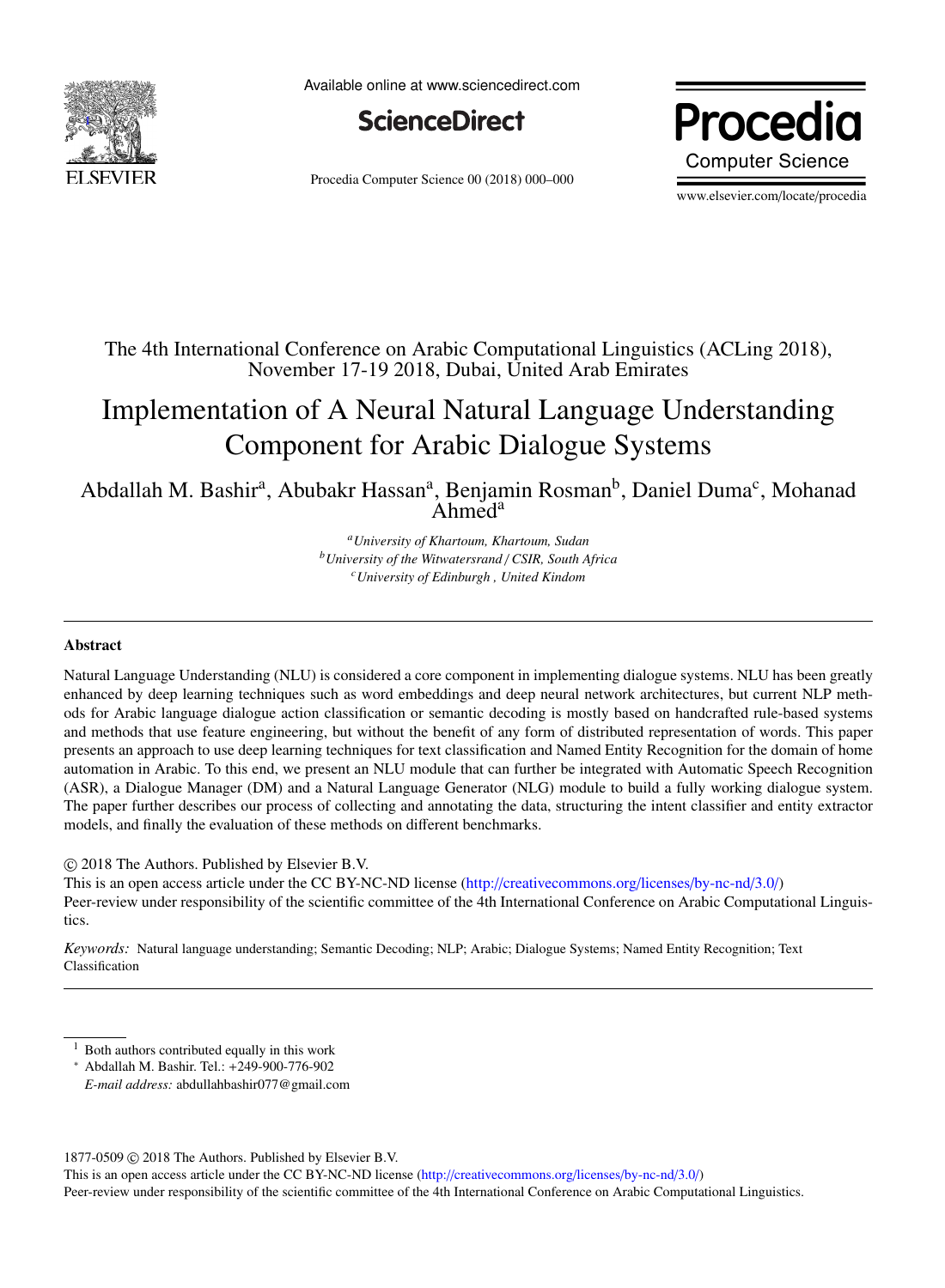## 1. Introduction

Technological advances aim to ease the interaction between users and computer systems and speaking naturally with the computer is one such form. Although deep learning has revolutionized the natural language processing area for high-resource languages like English, Arabic is lagging behind in this revolution.

Dialogue systems or conversational agents represent one of the most important applications of Natural Language Processing, and in particular task-oriented Dialogue Systems as these become a viable solution to automating tasks such as restaurant reservations and booking airline tickets. Another popular use of task-oriented dialogue systems is Home Automation. For example, as of mid-[2](#page-1-0)018<sup>2</sup> Google have reportedly shipped 3.2 million of its Google Home and Home Mini devices which, in addition to the 2.5 million Echo devices shipped by Amazon in the first quarter of 2018, indicates the popularity of Home Automation assistants.

According to Chen et al. [1] the structure of Task-oriented Dialogue Systems requires a number of components including Natural Language Understanding or Semantic Decoding, Dialogue State Tracking, Dialogue Policy Learning and Natural Language Generation. The Natural Language Understanding unit represents the main component to understand the user's input to the dialogue system as it classifies the users intent and extracts the target and desired settings of this intent.

By reviewing the literature on Arabic language, it appears that Arabic has not received much attention from the recent state-of-the-art approaches to Natural Language Understanding. Most methods use rule-based systems which can prove effective for small tasks but cannot scale to real world applications which are complex by nature, and have a high cost of maintenance [2].

In this paper we present a neural network implementation of a Natural Language Understanding component for Arabic task-oriented Dialogue Systems; the task that the system will be based on in this case is home automation. This module is composed of an Intent Classifier and a Slot Tagger that work together as an understanding component to decode input commands to the Dialogue System.

The structure of this paper is as follows. The process of collecting and annotating the data is discussed in section 3.1. We then describe the system architecture, starting with the Intent Classifier in section 3.2 and the Entity Extractor in section 3.3. In these sections we demonstrate the potential of using deep learning techniques in text classification and Named Entity Recognition. Finally, in section 4 we present some evaluation measures for each component.

## 2. Related Work

There are numerous contributions targeting the English language regarding Neural implementations for Dialogue Systems. Vinyals et al. [4] presented a general purpose conversational agent that can generate simple and basic conversations, and extract knowledge from a noisy but open-domain dataset by training an end-to-end model. There are also a number of implementations when it comes to task-oriented Dialogue Systems for tasks such as restaurants search, airline tickets reservation and home automation. Wen et al. [5] presented a novel neural network-based framework for task-oriented Dialogue Systems in a restaurant search domain.

For text classification many techniques have been used, such as Convolutional Neural Networks (CNN). Kim [6] shows that a CNN can achieve high results on multiple benchmarks and are considered faster than other techniques such as sequential models which are more commonly applied to these kinds of problems. Some methods combine both approaches, such as Lee et al. [7].

For Named Entity Recognition Chiu et al. [8] use CNNs to extract features from character embeddings of each word and then feed these features into a Long-Short Term Memory (LSTM) recurrent neural network along with the vector representation of that word. Other techniques benefit from the relation between sequence labels to enhance tagging using Conditional Random Fields (CRF) [9] along with CNNs and LSTMs.

Despite all these solutions, a task-oriented Dialogue System has not yet been explored for the Arabic language using neural networks. In a similar space however, Moubaiddin et al. [10] implemented an Arabic Dialogue System

<span id="page-1-0"></span><sup>&</sup>lt;sup>2</sup> https://www.forbes.com/sites/johnkoetsier/2018/05/25/massive-reversal-google-home-sales-explode-483-to-beat-amazon-for-smart-speakercrown/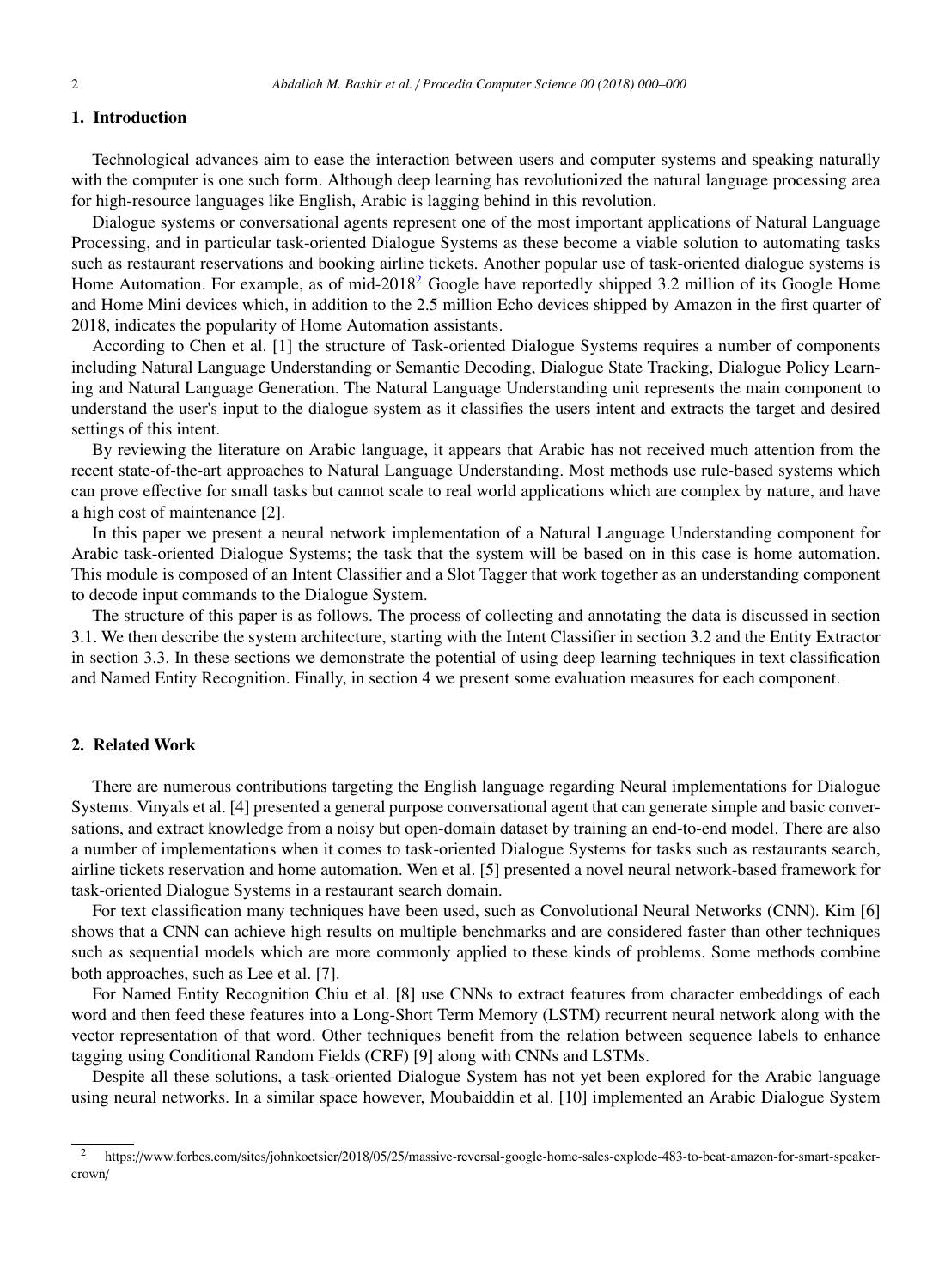

Fig. 1: Systems components

intended to interact with hotel customers and generate responses about reserving a hotel room and other services. However, their approach was to use a grammatical parser that is based on Government Binding Theory [11]. In another example, a rule-based approach for building a conversational agent was presented by Botta in Abu Ali et al. [12], who used AIML (Artificial Intelligence Markup Language) to implement a chatbot which was based on the Egyptian Arabic dialect. Elmadani et al. [13] demonstrated a similar approach to the one proposed in this paper by presenting an effective dialogue actions classification model using a Support Vector Machine (SVM) as a classification technique.

## 3. Method

We implement the language understanding module using two components: The Intent Classifier and the Entity Extractor. The Intent Classifier was implemented using two neural text classification techniques, which are LSTMs and CNNs. The Entity Extractor was implemented using a Bidirectional LSTM along with character-based word embeddings. All models were optimized using Dropout and Early Stopping techniques. Fig. 1. demonstrates the system components with an example input query ("Hello, turn on the halls air conditioner and close the outer door") the system will recognize the intents embedded in the sentence as (Greeting, Inform) and will tag each word with a label that represents its role in the sentence, O means that the word represents none of the predefined tags.

## *3.1. Dataset*

#### *3.1.1. Data Collection and annotation*

Statistical approaches to Dialogue Systems require considerable time and effort when it comes to collecting data, especially in the case of task-oriented Dialogue Systems since the data needs to be in-domain and carefully labelled. The main domain of the dialogue application in our case, as mentioned above, is in Home Automation. To collect the data for this application we used an online survey as there were no available sources for previous labeled datasets in Arabic oriented to Home Automation. After filtering and labelling the collected data, the result was 768 entries. The data was labeled using two approaches: the first was to classify the intents in each sentence (this was done directly in the survey), and in the second approach we labeled sentences according to the Conll-2003 NER format (Sang et al. [14]). We also used the AQMAR dataset [15], which is a NER corpus extracted from Wikipedia text, and we took all the PER tags which are examples of people names to extract it along with our entities for a more flexible dialogue experience.

#### *3.1.2. Data Pre-processing*

It is common for Arabic text to have many letters which can be mistaken for others as a result of their visual similarity, so a common practice among Arabic linguistics is to normalize text, i.e. to group all groups of miswritten letters together. This may introduce some ambiguity but reduces the complexity of the Arabic text [16].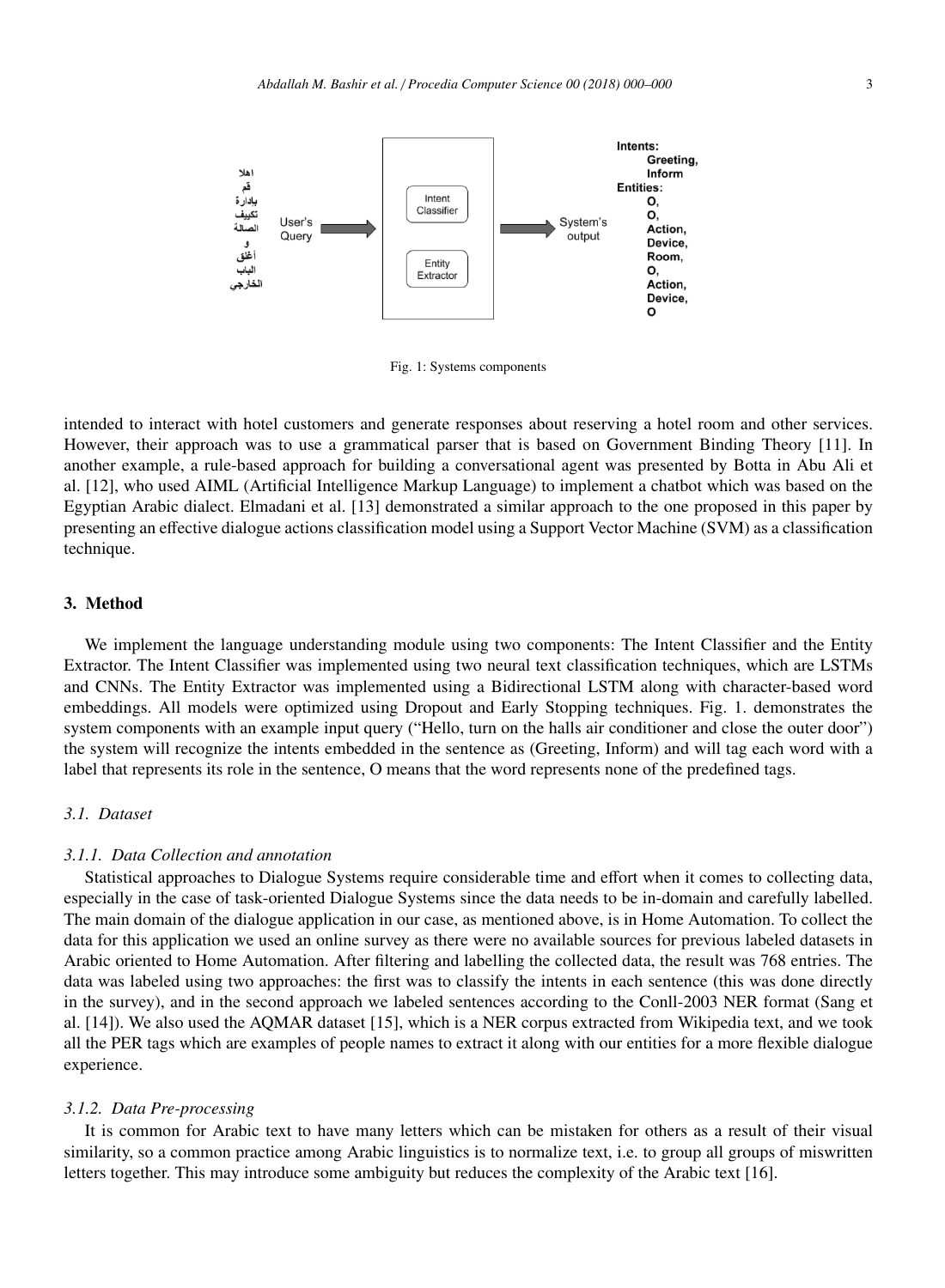

Fig. 2: Intent classification using CNN Inspired from Kim [6]

#### *3.1.3. Data Representation*

Our approach to modeling is based on neural networks which only work with numeric values. Vectorizing text is required to transform text to numeric tensors. Text Vectorization can be based on characters, words or n-grams of words. One form of Text Vectorization is Word Vectors [3] which are a distributional representation of a word's meaning. Word vectors imply potential relationships, such as contextual closeness, which are captured across collections of words. The usage of Word Vectors here is beneficial as they accelerate the process of collecting data as the models require less data to understand a large number of words. We use AraVec [17], a pre-trained word embedding model for Arabic to represent text data in our models.

#### *3.2. Intent Classifier*

This component is responsible for classifying the users intent in order to direct the Dialogue System to the appropriate answer. The data was constructed as a set of sentences each labeled with the intents it contains. The entries in our collected data was labeled with five intents: *greeting, inform, check status, chat*, and *goodbye*.

We applied two neural approaches to implement the intent classifier, namely CNNs and LSTMs, to demonstrate the potential of these methods in identifying the users intent. Here we describe each model in detail, while the results are discussed in section 4 with some evaluation measurements.

For both models, input is converted from a sequence of text to a sequence of word embeddings before training. Word embeddings are fed to the model one at a time and encoded (an internal representation with features that the models have seen useful for prediction) at the final output point of the model. This approach is known as encoding, and the output of the encoder is passed through a fully connected sigmoid layer, which computes the probability of the presence of each intent individually.

## *3.2.1. CNNs*

Kims [6] work on applying convolutional neural networks in sentence classification suggested that a simple CNN with one layer of convolution performs remarkably well on this task. Inspired by this we implemented a single layer of convolution to the sentences matrix, where each column represents a sentence as a group of words, and each row represents the word vector for the current word. Fig. 2. illustrates the general structure of the model with an input example of (Start the fan at the fourth speed).

$$
z = CNN(x_1, x_2, x_3, \dots, x_n)
$$
  
\n
$$
y = \sigma(z)
$$
\n(1)

## *3.2.2. LSTMs*

LSTM, or Long Short-Term Memory, as presented by Hochreiter, et al. [18], is considered one of the most powerful techniques in NLP for the ability to capture long-term relations between parts of some text. This approach has proved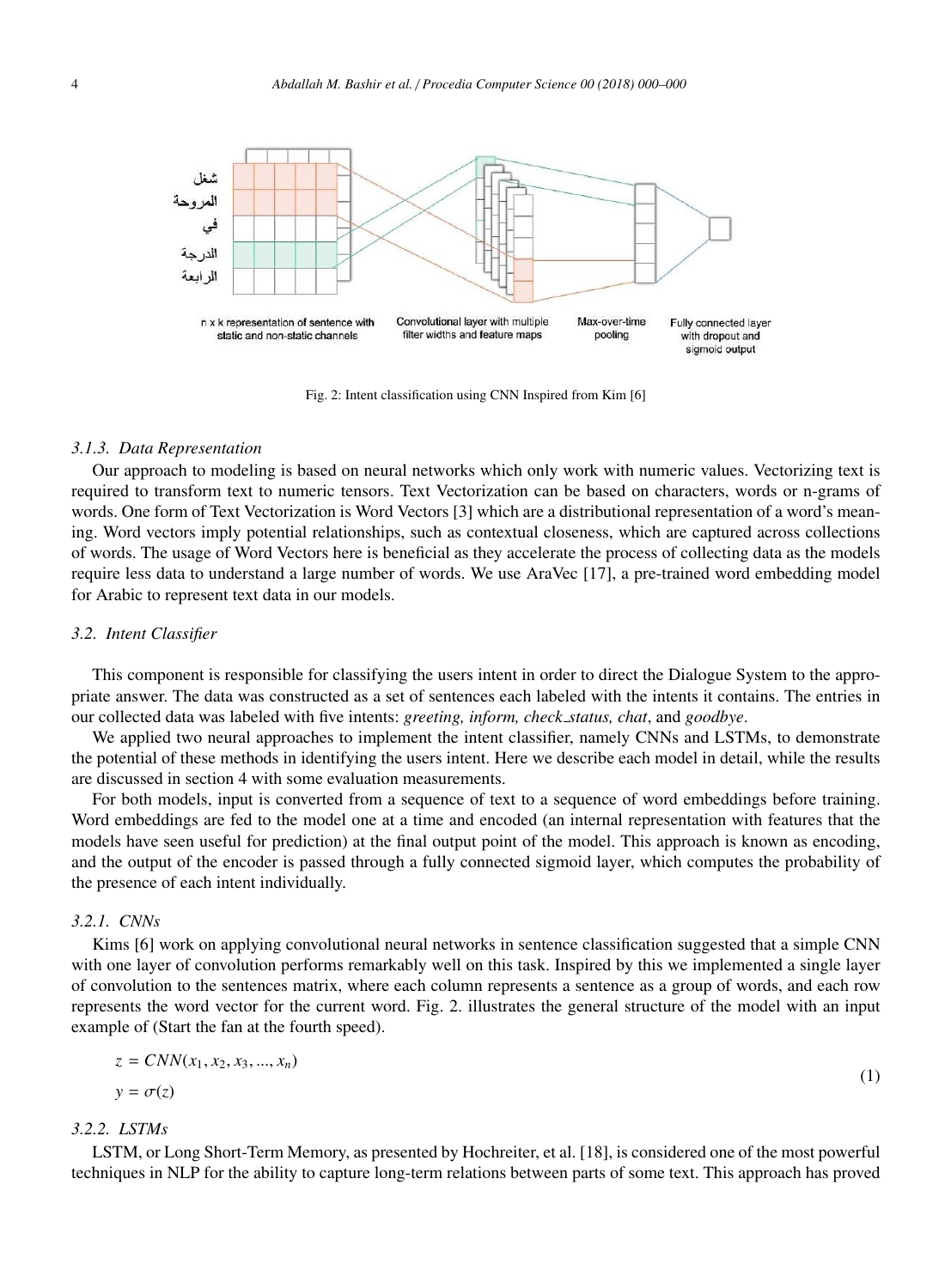

Fig. 3: Intent classification using LSTM

to be among the most accurate for text classification, as will be shown in section 4. Fig. 3. illustrates the general structure of the model with an input example (Turn off the light and good night), each cell represents a timestep over the input sequence.

$$
z = LSTM(x_1, x_2, x_3, \dots, x_n)
$$
  
\n
$$
y = \sigma(z)
$$
\n(2)

It should be noted that the number of time steps is fixed such that zero padding is applied, where each sentence is padded with vectors of zeros until it reaches the input word count.

#### *3.3. Entity Extractor*

This component extracts the main tags from commands. It works by giving each word in the sentence a label that identifies its role. For our system we considered five entities to be tagged, namely: Room, Device, Actions applied to devices, Device Speeds and Person names.

To label entities we added a new representation of the input words which is character generated word embeddings, these are considered a useful way to handle Out-Of-Vocabulary words (OOV) [19]. Here word embeddings are generated from the sequence of characters that construct the word using a Bidirectional LSTM. Fig.4 shows the Arabic words (open) characters propagate the model in both forward and backward directions, the characters get encoded in each cell (diamond shape) until the last cell in each layer, the output of both layers is combined to produce the final word vector shape The output of the Bidirectional LSTM (BiLSTM) is combined with the vector representation of the word (fetched from the pre-trained word embeddings). If the word is not found in the vocabulary, then a special token <UNK> is assigned to it. This combined vector is passed to a BiLSTM (See Fig.5) that encodes the sentence at each



Fig. 4: Generating character based word embeddings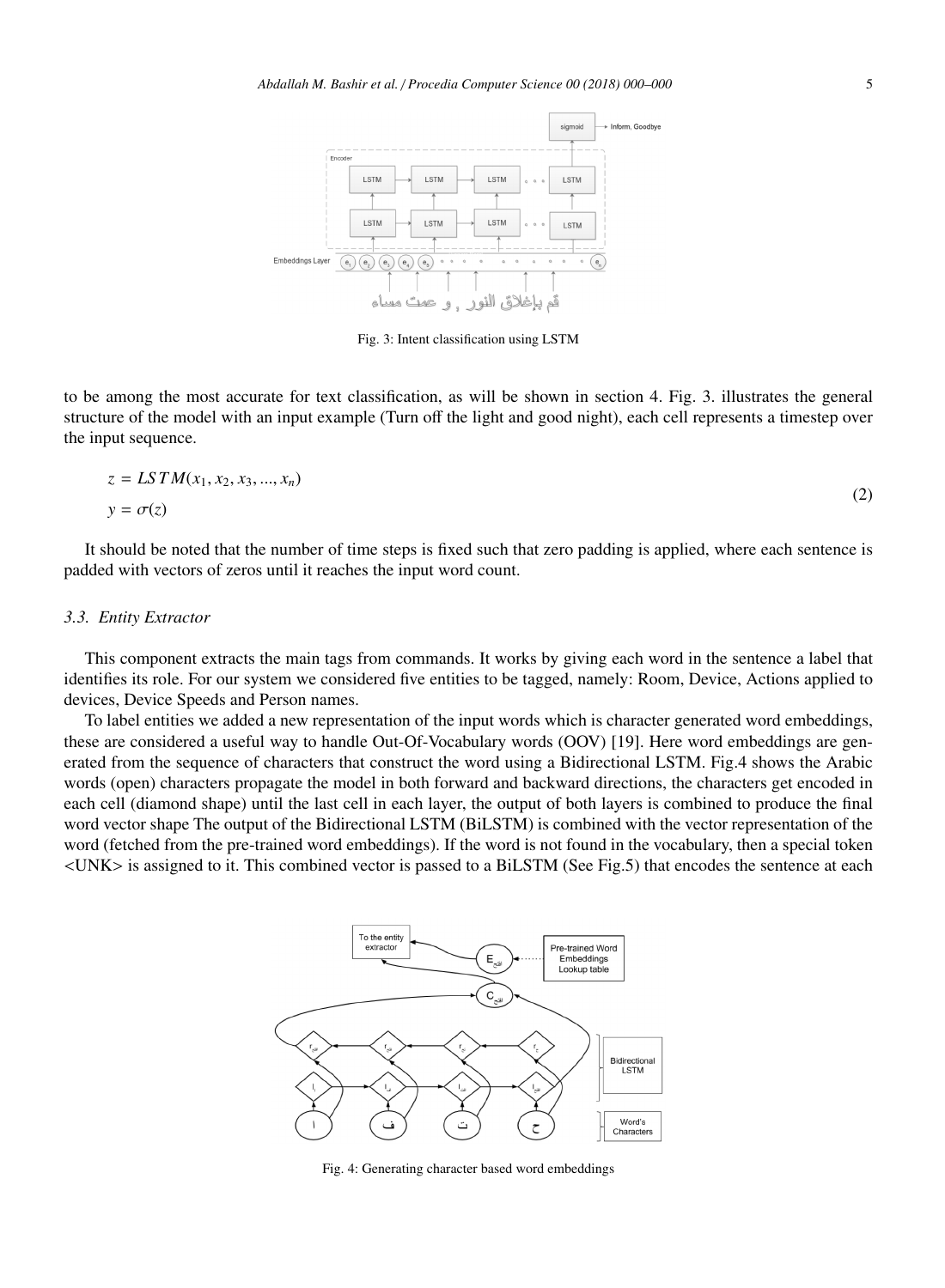

Fig. 5: BiLSTM model for Named Entity Recognition

time step, and this encoding is passed to a SoftMax layer that computes a probability distribution over all the entities. This approach is motivated by Lample et al. [20]. Fig. 4 and Fig. 5 illustrate this method visually.

## 4. Evaluation

The quantitative metrics of F-Score, precision, recall, and accuracy were used to evaluate our Intent Classifier and Entity Extractor models, for both components, the data was divided to train and test sets with 70%, 30% respectively.

We ran number of experiments to determine the best number of layers regarding using the CNN and the LSTM in text classification for our case, table. [1](#page-5-0) shows that the option of using one layer for the CNN and two layers for the LSTM achieved the highest results for both cases.

<span id="page-5-0"></span>

| Architecture + Layers | Accuracy | F-Score | Precision | Recall |
|-----------------------|----------|---------|-----------|--------|
| CNN 1 layer           | 97.29    | 94.17   | 96.4      | 92.14  |
| CNN 2 layers          | 78.24    | 84.85   | 96.86     | 75.65  |
| LSTM 1 layer          | 95.3     | 90.07   | 90.6      | 89.62  |
| <b>LSTM 2 layers</b>  | 96.33    | 92.25   | 92.29     | 92.22  |

Table 1: Intent classification with CNN and LSTM: number of layers optimization

<span id="page-5-1"></span>Table. [2](#page-5-1) shows that the CNN performance is generally better than the LSTM when applied to the dataset mentioned earlier. This shows the potential of such methods for text classification in Arabic.

Table 2: CNN vs RNN for Intent Classification tests results.

| Model Type  | Accuracy | F-Score | Precision | Recall |
|-------------|----------|---------|-----------|--------|
| <b>CNN</b>  | 97.29    | 94.17   | 96.4      | 92.14  |
| <b>LSTM</b> | 96.33    | 92.25   | 92.29     | 92.22  |

Table. [3](#page-6-0) shows the results of the Entity Extraction model which includes char embeddings fed to a BiLSTM network. Usage of the BiLSTM allows for capturing the patterns that each entity occurs in, and the character generated word embeddings enhance the model by capturing the meaning of Out-Of-Vocabulary (OOV) words. Table. [3](#page-6-0) shows that using Char Embeddings results in a high increase in the measures. Comparing to other results shown in Elmadany et, al. [13] our approach's result surpasses all of them.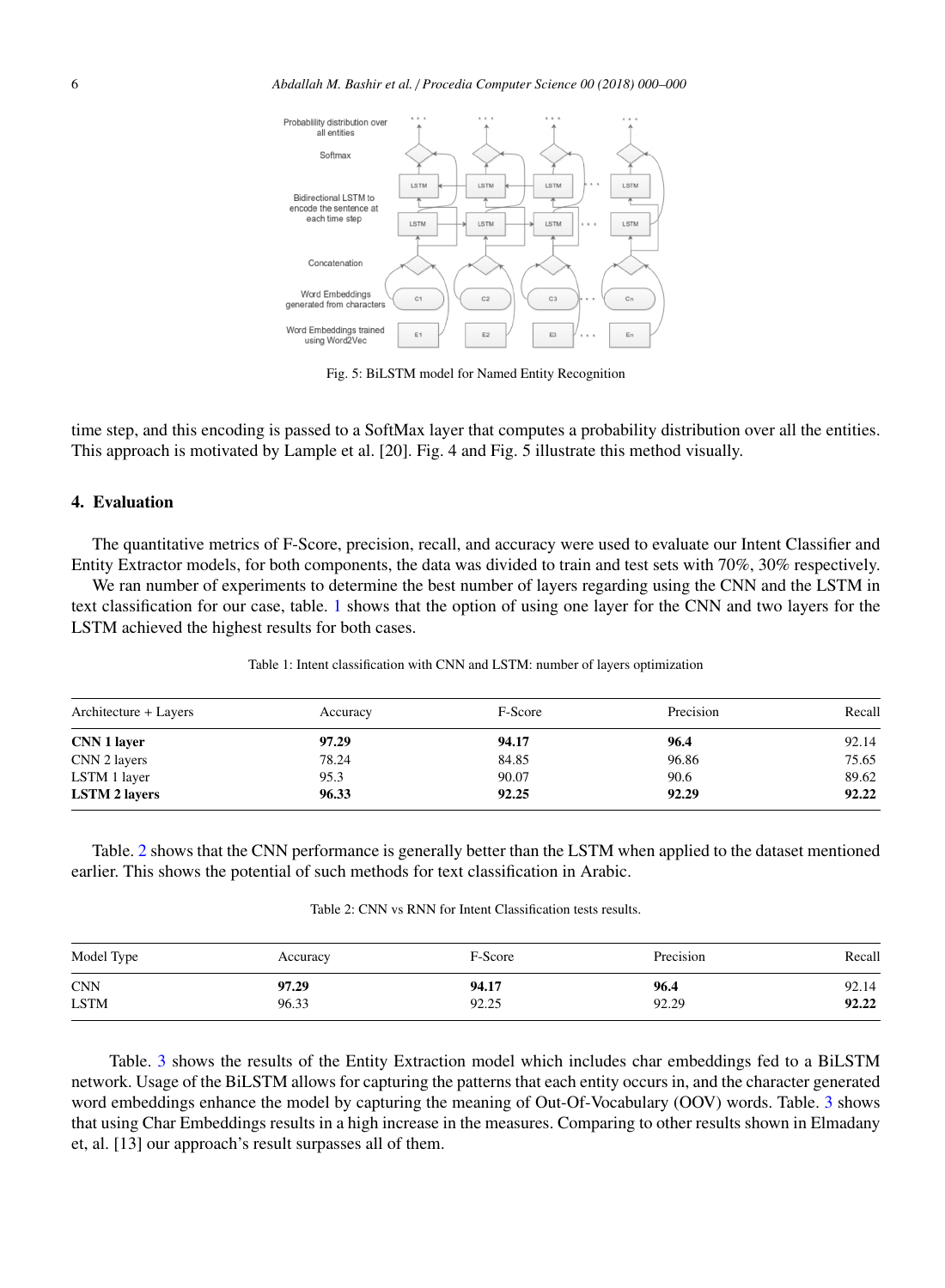| Table 3: Entity Extraction Evaluation tests results |  |  |  |  |
|-----------------------------------------------------|--|--|--|--|
|-----------------------------------------------------|--|--|--|--|

<span id="page-6-0"></span>

| Model Type                      | Accuracy | F-Score | Precision | Recall |
|---------------------------------|----------|---------|-----------|--------|
| <b>BiLSTM</b>                   | 95.05    | 90.00   | 88.00     | 91.00  |
| <b>BiLSTM + Char Embeddings</b> | 97.81    | 94.00   | 92.00     | 95.00  |

### 5. Conclusion and Future Works

In this paper we presented a neural network approach to implementing a Natural Language Understanding unit for Arabic task-oriented Dialogue Systems. Towards our task of home automation, we collected and labeled a dataset to be used for training and testing the models. We used state-of-the-art neural network text classification techniques of CNN and LSTM to classify the users intent. Both of the intent classification implementations were benchmarked and the results of the benchmark indicated that the LSTM performance with an F-Score of 92.01 was slightly better than the CNNs performance. For extracting the user targets and goals from the input, we used a combined representation of word embeddings and character based word embeddings which are fed later to a Bidirectional LSTM network. The BiLSTM with the Char Embeddings model achieved a high F-Score of 94.0 which implies that its performance is very similar to current Named Entity Recognition benchmarks in English. In future work, our Natural Language Understanding module can be integrated with Automatic Speech Recognition (ASR) and Natural Language Generation (NLG) modules to yield an efficient task oriented Dialogue System.

#### References

- [1] Chen H, Liu X, Yin D, Tang J. A Survey on Dialogue Systems: Recent Advances and New Frontiers. arXiv:171101731 [cs] [Internet]. 2017 Nov 6
- [2] MrkÅi N. Data-Driven Language Understanding for Spoken Dialogue Systems [Internet] [Thesis]. University of Cambridge; 2018. p 13 Available from: https://www.repository.cam.ac.uk/handle/1810/276689
- [3] Mikolov T, Sutskever I, Chen K, Corrado GS, Dean J. Distributed Representations of Words and Phrases and their Compositionality. In: Burges CJC, Bottou L, Welling M, Ghahramani Z, Weinberger KQ, editors. Advances in Neural Information Processing Systems 26 [Internet]. Curran Associates, Inc.; 2013 . p. 31113119. .
- [4] Vinyals O, Le Q. A neural conversational model. arXiv preprint arXiv:150605869. 2015;
- [5] Wen T-H, Vandyke D, Mrksic N, Gasic M, Rojas-Barahona LM, Su P-H, et al. A Network-based End-to-End Trainable Task-oriented Dialogue System. arXiv:160404562 [cs, stat] [Internet]. 2016 Apr 15
- [6] Kim Y. Convolutional Neural Networks for Sentence Classification. arXiv:14085882 [cs] [Internet]. 2014 Aug 25
- [7] Lee JY, Dernoncourt F. Sequential Short-Text Classification with Recurrent and Convolutional Neural Networks. arXiv:160303827 [cs, stat] [Internet]. 2016 Mar 11
- [8] Chiu JPC, Nichols E. Named Entity Recognition with Bidirectional LSTM-CNNs. arXiv:151108308 [cs] [Internet]. 2015 Nov 26
- [9] Ma X, Hovy E. End-to-end Sequence Labeling via Bi-directional LSTM-CNNs-CRF. arXiv:160301354 [cs, stat] [Internet]. 2016 Mar 4
- [10] Moubaiddin A, Shalbak O, Hammo B, Obeid N. Arabic Dialogue System for Hotel Reservation based on Natural Language Processing Techniques. Computacin y Sistemas. 2015 Mar 27;19:16.
- [11] Black, C. (1999). A step-by-step introduction to the government and binding theory of syntax. SIL Mexico Branch and University of North Dakota
- [12] Abu Ali D, Habash N. Botta: An Arabic Dialect Chatbot. In: Proceedings of COLING 2016, the 26th International Conference on Computational Linguistics: System Demonstrations [Internet]. Osaka, Japan: The COLING 2016 Organizing Committee; 2016 p. 208212.
- [13] Elmadany A, M Abdou S, Gheith M. Improving Dialogue Act Classification for Spontaneous Arabic Speech and Instant Messages at Utterance Level. In 2018.
- [14] Sang EFTK, De Meulder F. Introduction to the CoNLL-2003 Shared Task: Language-Independent Named Entity Recognition. arXiv:cs/0306050 [Internet]. 2003 Jun 12
- [15] Mohit B, Schneider N, Bhowmick R, Oflazer K, Smith NA. Recall-Oriented Learning of Named Entities in Arabic Wikipedia. In: Proceedings of the 13th Conference of the European Chapter of the Association for Computational Linguistics [Internet]. Avignon, France: Association for Computational Linguistics; 2012 . p. 162 173.
- [16] Farghaly A, Farghaly A, Shaalan K, Khaled. Arabic Natural Language Processing: Challenges and Solutions. ACM Transactions on Asian Language Information Processing (TALIP). 2009 Jan 1;8:1.
- [17] Mohammad AB, Eissa K, El-Beltagy S. AraVec: A set of Arabic Word Embedding Models for use in Arabic NLP. Procedia Computer Science. 2017 Nov 5;117:25665..
- [18] Hochreiter S, Schmidhuber J. Long short-term memory. Neural computation. 1997;9(8):17351780.